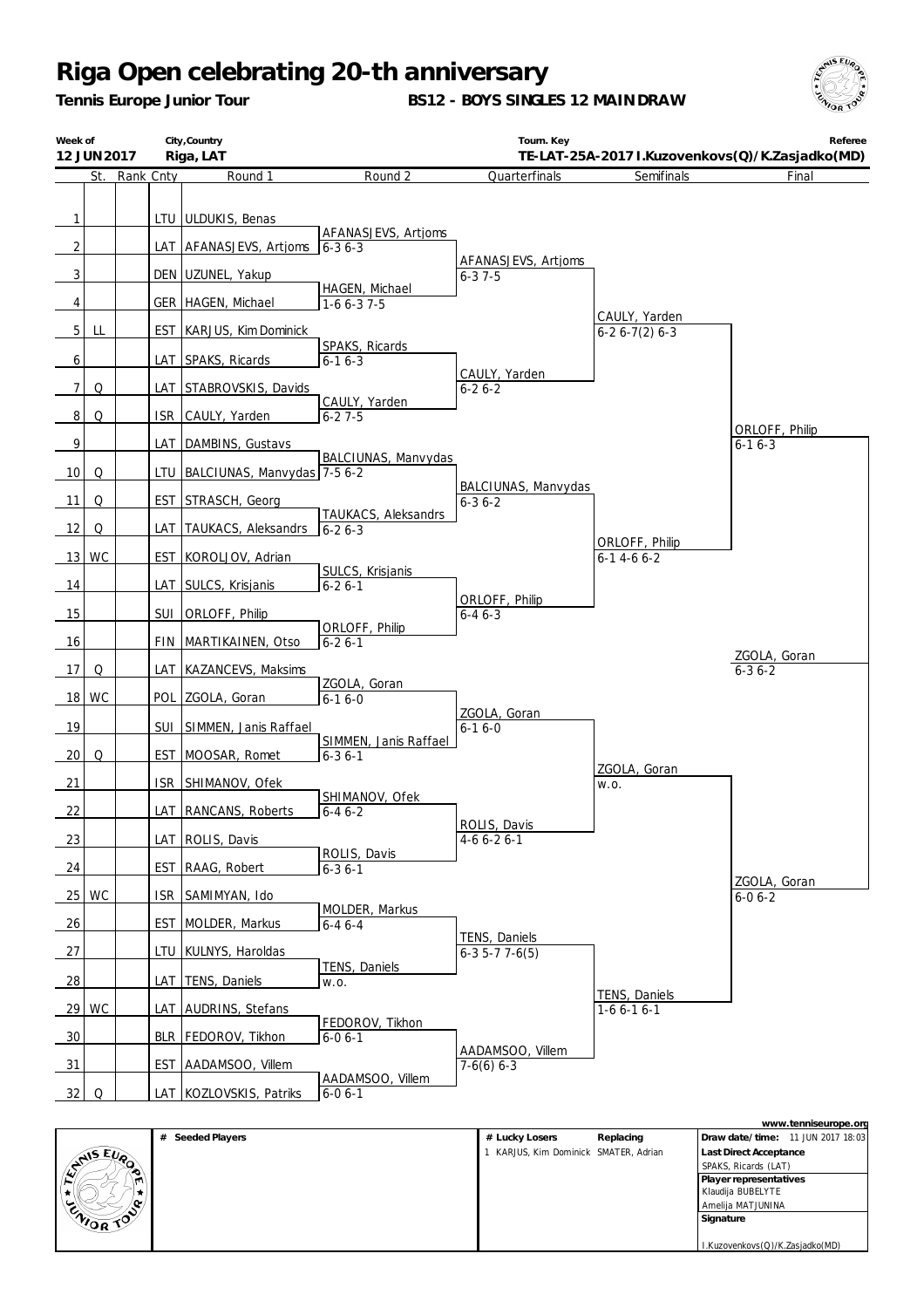

*Tennis Europe Junior Tour*

#### **BS12 - BOYS SINGLES 12** CONSOLATION CONSOLATION

| Week of            | City, Country |               | Tourn. Key                                      | Referee |
|--------------------|---------------|---------------|-------------------------------------------------|---------|
| 12 JUN 2017        | Riga, LAT     |               | TE-LAT-25A-2017 I.Kuzovenkovs(Q)/K.Zasjadko(MD) |         |
| Round <sup>1</sup> |               | Quarterfinals | Semifinals                                      | ™inal   |



|           |                     |                                     |           |                                   | www.tchinscaropc.org |
|-----------|---------------------|-------------------------------------|-----------|-----------------------------------|----------------------|
|           | Seeded Players<br># | # Lucky Losers                      | Replacing | Draw date/time: 11 JUN 2017 18:03 |                      |
|           |                     | KARJUS, Kim Dominick SMATER, Adrian |           | Last Direct Acceptance            |                      |
| ENTIS EUP |                     |                                     |           | SPAKS, Ricards (LAT)              |                      |
|           |                     |                                     |           | Player representatives            |                      |
|           |                     |                                     |           | Klaudija BUBELYTE                 |                      |
| ็         |                     |                                     |           | Amelija MATJUNINA                 |                      |
| CNIOR TOP |                     |                                     |           | Signature                         |                      |
|           |                     |                                     |           |                                   |                      |
|           |                     |                                     |           | I.Kuzovenkovs(Q)/K.Zasjadko(MD)   |                      |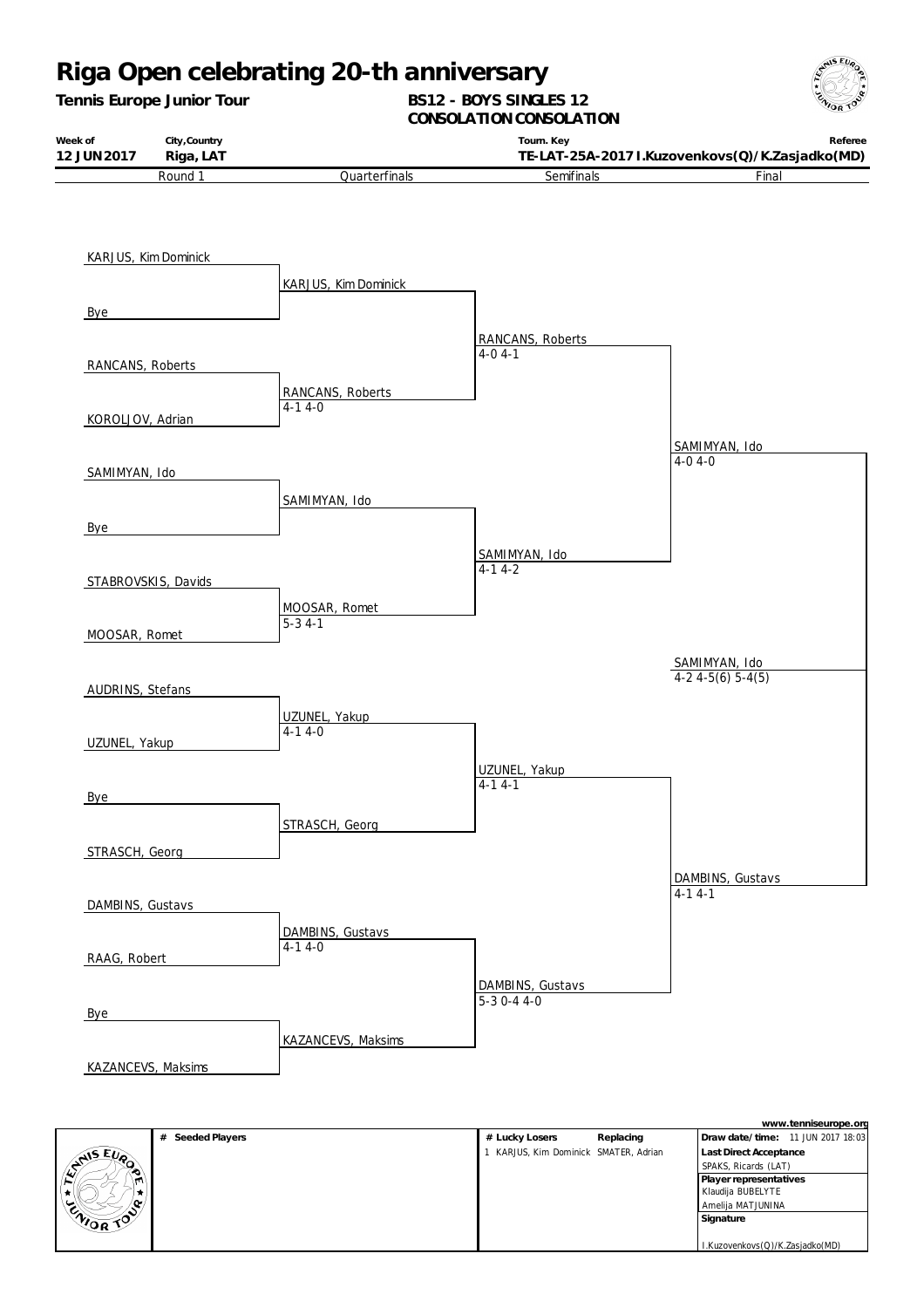*Tennis Europe Junior Tour*

**BS12 - BOYS SINGLES 12 QUALIFYING**



| Round 1<br>St. Rank Cnty<br>Finals<br>Qualifiers<br>LAT ADAMSONS, Edmunds<br>$\mathbf{1}$<br>ADAMSONS, Edmunds<br>$\overline{2}$<br>Bye<br>STRASCH, Georg<br>3<br>Bye<br>$6-35-77-6(5)$<br>STRASCH, Georg<br>EST STRASCH, Georg<br>4<br>5<br>EST   KALLE, Andree Karel<br>KALLE, Andree Karel<br>6<br>Bye<br>TAUKACS, Aleksandrs<br>7<br>EST TSAKO, Robin<br>$6 - 16 - 0$<br>TAUKACS, Aleksandrs<br>8<br>LAT TAUKACS, Aleksandrs<br>$6 - 37 - 5$<br>9<br>LAT GULBIS, Oskars Valts<br>GULBIS, Oskars Valts<br>10<br>Bye<br>BALCIUNAS, Manvydas<br>11 WC<br>LTU BALCIUNAS, Manvydas<br>$6 - 36 - 1$<br>BALCIUNAS, Manvydas<br>12<br>EST LOIT, Hugo Roberto<br>$6 - 06 - 1$<br>13<br><b>EST KARJUS, Kim Dominick</b><br>KARJUS, Kim Dominick<br>14<br>Bye<br>KAZANCEVS, Maksims<br>15<br>EST RAUDKIVI, Indrek Herman<br>$6 - 06 - 0$<br>KAZANCEVS, Maksims<br>16<br>LAT KAZANCEVS, Maksims<br>$6 - 16 - 2$<br>17<br>LAT KOZLOVSKIS, Patriks<br>KOZLOVSKIS, Patriks<br>18<br>Bye<br>KOZLOVSKIS, Patriks<br>19<br>BLR GVARDEITSEV, Ivan<br>$1-66-16-1$<br>GVARDEITSEV, Ivan<br>EST LEMPU, Kevin<br>20<br>$3-66-37-5$<br>21 WC<br>EST OJAKAAR, Oliver<br>OJAKAAR, Oliver<br>22<br>Bye<br>CAULY, Yarden<br>23<br>EST TAMTIK, Petrik<br>$6 - 46 - 2$<br>CAULY, Yarden<br>24<br>ISR CAULY, Yarden<br>$6 - 26 - 1$<br>25<br>EST SEPP, Sten-Markus<br>SEPP, Sten-Markus<br>26 | Week of<br>12 JUN 2017 |  | City, Country<br>Riga, LAT | Tourn. Key | Referee<br>TE-LAT-25A-2017 I.Kuzovenkovs(Q)/K.Zasjadko(MD) |
|--------------------------------------------------------------------------------------------------------------------------------------------------------------------------------------------------------------------------------------------------------------------------------------------------------------------------------------------------------------------------------------------------------------------------------------------------------------------------------------------------------------------------------------------------------------------------------------------------------------------------------------------------------------------------------------------------------------------------------------------------------------------------------------------------------------------------------------------------------------------------------------------------------------------------------------------------------------------------------------------------------------------------------------------------------------------------------------------------------------------------------------------------------------------------------------------------------------------------------------------------------------------------------------------------------------------------------------------------------------------|------------------------|--|----------------------------|------------|------------------------------------------------------------|
|                                                                                                                                                                                                                                                                                                                                                                                                                                                                                                                                                                                                                                                                                                                                                                                                                                                                                                                                                                                                                                                                                                                                                                                                                                                                                                                                                                    |                        |  |                            |            |                                                            |
|                                                                                                                                                                                                                                                                                                                                                                                                                                                                                                                                                                                                                                                                                                                                                                                                                                                                                                                                                                                                                                                                                                                                                                                                                                                                                                                                                                    |                        |  |                            |            |                                                            |
|                                                                                                                                                                                                                                                                                                                                                                                                                                                                                                                                                                                                                                                                                                                                                                                                                                                                                                                                                                                                                                                                                                                                                                                                                                                                                                                                                                    |                        |  |                            |            |                                                            |
|                                                                                                                                                                                                                                                                                                                                                                                                                                                                                                                                                                                                                                                                                                                                                                                                                                                                                                                                                                                                                                                                                                                                                                                                                                                                                                                                                                    |                        |  |                            |            |                                                            |
|                                                                                                                                                                                                                                                                                                                                                                                                                                                                                                                                                                                                                                                                                                                                                                                                                                                                                                                                                                                                                                                                                                                                                                                                                                                                                                                                                                    |                        |  |                            |            |                                                            |
|                                                                                                                                                                                                                                                                                                                                                                                                                                                                                                                                                                                                                                                                                                                                                                                                                                                                                                                                                                                                                                                                                                                                                                                                                                                                                                                                                                    |                        |  |                            |            |                                                            |
|                                                                                                                                                                                                                                                                                                                                                                                                                                                                                                                                                                                                                                                                                                                                                                                                                                                                                                                                                                                                                                                                                                                                                                                                                                                                                                                                                                    |                        |  |                            |            |                                                            |
|                                                                                                                                                                                                                                                                                                                                                                                                                                                                                                                                                                                                                                                                                                                                                                                                                                                                                                                                                                                                                                                                                                                                                                                                                                                                                                                                                                    |                        |  |                            |            |                                                            |
|                                                                                                                                                                                                                                                                                                                                                                                                                                                                                                                                                                                                                                                                                                                                                                                                                                                                                                                                                                                                                                                                                                                                                                                                                                                                                                                                                                    |                        |  |                            |            |                                                            |
|                                                                                                                                                                                                                                                                                                                                                                                                                                                                                                                                                                                                                                                                                                                                                                                                                                                                                                                                                                                                                                                                                                                                                                                                                                                                                                                                                                    |                        |  |                            |            |                                                            |
|                                                                                                                                                                                                                                                                                                                                                                                                                                                                                                                                                                                                                                                                                                                                                                                                                                                                                                                                                                                                                                                                                                                                                                                                                                                                                                                                                                    |                        |  |                            |            |                                                            |
|                                                                                                                                                                                                                                                                                                                                                                                                                                                                                                                                                                                                                                                                                                                                                                                                                                                                                                                                                                                                                                                                                                                                                                                                                                                                                                                                                                    |                        |  |                            |            |                                                            |
|                                                                                                                                                                                                                                                                                                                                                                                                                                                                                                                                                                                                                                                                                                                                                                                                                                                                                                                                                                                                                                                                                                                                                                                                                                                                                                                                                                    |                        |  |                            |            |                                                            |
|                                                                                                                                                                                                                                                                                                                                                                                                                                                                                                                                                                                                                                                                                                                                                                                                                                                                                                                                                                                                                                                                                                                                                                                                                                                                                                                                                                    |                        |  |                            |            |                                                            |
|                                                                                                                                                                                                                                                                                                                                                                                                                                                                                                                                                                                                                                                                                                                                                                                                                                                                                                                                                                                                                                                                                                                                                                                                                                                                                                                                                                    |                        |  |                            |            |                                                            |
|                                                                                                                                                                                                                                                                                                                                                                                                                                                                                                                                                                                                                                                                                                                                                                                                                                                                                                                                                                                                                                                                                                                                                                                                                                                                                                                                                                    |                        |  |                            |            |                                                            |
|                                                                                                                                                                                                                                                                                                                                                                                                                                                                                                                                                                                                                                                                                                                                                                                                                                                                                                                                                                                                                                                                                                                                                                                                                                                                                                                                                                    |                        |  |                            |            |                                                            |
|                                                                                                                                                                                                                                                                                                                                                                                                                                                                                                                                                                                                                                                                                                                                                                                                                                                                                                                                                                                                                                                                                                                                                                                                                                                                                                                                                                    |                        |  |                            |            |                                                            |
|                                                                                                                                                                                                                                                                                                                                                                                                                                                                                                                                                                                                                                                                                                                                                                                                                                                                                                                                                                                                                                                                                                                                                                                                                                                                                                                                                                    |                        |  |                            |            |                                                            |
|                                                                                                                                                                                                                                                                                                                                                                                                                                                                                                                                                                                                                                                                                                                                                                                                                                                                                                                                                                                                                                                                                                                                                                                                                                                                                                                                                                    |                        |  |                            |            |                                                            |
|                                                                                                                                                                                                                                                                                                                                                                                                                                                                                                                                                                                                                                                                                                                                                                                                                                                                                                                                                                                                                                                                                                                                                                                                                                                                                                                                                                    |                        |  |                            |            |                                                            |
|                                                                                                                                                                                                                                                                                                                                                                                                                                                                                                                                                                                                                                                                                                                                                                                                                                                                                                                                                                                                                                                                                                                                                                                                                                                                                                                                                                    |                        |  |                            |            |                                                            |
|                                                                                                                                                                                                                                                                                                                                                                                                                                                                                                                                                                                                                                                                                                                                                                                                                                                                                                                                                                                                                                                                                                                                                                                                                                                                                                                                                                    |                        |  |                            |            |                                                            |
|                                                                                                                                                                                                                                                                                                                                                                                                                                                                                                                                                                                                                                                                                                                                                                                                                                                                                                                                                                                                                                                                                                                                                                                                                                                                                                                                                                    |                        |  |                            |            |                                                            |
|                                                                                                                                                                                                                                                                                                                                                                                                                                                                                                                                                                                                                                                                                                                                                                                                                                                                                                                                                                                                                                                                                                                                                                                                                                                                                                                                                                    |                        |  |                            |            |                                                            |
|                                                                                                                                                                                                                                                                                                                                                                                                                                                                                                                                                                                                                                                                                                                                                                                                                                                                                                                                                                                                                                                                                                                                                                                                                                                                                                                                                                    |                        |  |                            |            |                                                            |
|                                                                                                                                                                                                                                                                                                                                                                                                                                                                                                                                                                                                                                                                                                                                                                                                                                                                                                                                                                                                                                                                                                                                                                                                                                                                                                                                                                    |                        |  |                            |            |                                                            |
|                                                                                                                                                                                                                                                                                                                                                                                                                                                                                                                                                                                                                                                                                                                                                                                                                                                                                                                                                                                                                                                                                                                                                                                                                                                                                                                                                                    |                        |  |                            |            |                                                            |
|                                                                                                                                                                                                                                                                                                                                                                                                                                                                                                                                                                                                                                                                                                                                                                                                                                                                                                                                                                                                                                                                                                                                                                                                                                                                                                                                                                    |                        |  |                            |            |                                                            |
|                                                                                                                                                                                                                                                                                                                                                                                                                                                                                                                                                                                                                                                                                                                                                                                                                                                                                                                                                                                                                                                                                                                                                                                                                                                                                                                                                                    |                        |  |                            |            |                                                            |
| MOOSAR, Romet                                                                                                                                                                                                                                                                                                                                                                                                                                                                                                                                                                                                                                                                                                                                                                                                                                                                                                                                                                                                                                                                                                                                                                                                                                                                                                                                                      |                        |  | Bye                        |            |                                                            |
| 27<br>EST MOOSAR, Romet<br>$6 - 16 - 1$<br>MOOSAR, Romet                                                                                                                                                                                                                                                                                                                                                                                                                                                                                                                                                                                                                                                                                                                                                                                                                                                                                                                                                                                                                                                                                                                                                                                                                                                                                                           |                        |  |                            |            |                                                            |
| 28<br>LAT ULMANIS, Matiss<br>$6 - 27 - 5$                                                                                                                                                                                                                                                                                                                                                                                                                                                                                                                                                                                                                                                                                                                                                                                                                                                                                                                                                                                                                                                                                                                                                                                                                                                                                                                          |                        |  |                            |            |                                                            |
| 29<br>LAT STABROVSKIS, Davids<br>STABROVSKIS, Davids                                                                                                                                                                                                                                                                                                                                                                                                                                                                                                                                                                                                                                                                                                                                                                                                                                                                                                                                                                                                                                                                                                                                                                                                                                                                                                               |                        |  |                            |            |                                                            |
| 30<br>Bye                                                                                                                                                                                                                                                                                                                                                                                                                                                                                                                                                                                                                                                                                                                                                                                                                                                                                                                                                                                                                                                                                                                                                                                                                                                                                                                                                          |                        |  |                            |            |                                                            |
| STABROVSKIS, Davids<br>EST TORN, Ron<br>31<br>$6 - 26 - 1$                                                                                                                                                                                                                                                                                                                                                                                                                                                                                                                                                                                                                                                                                                                                                                                                                                                                                                                                                                                                                                                                                                                                                                                                                                                                                                         |                        |  |                            |            |                                                            |
| ZAKHAROV, Iaroslav<br>32<br>RUS ZAKHAROV, Iaroslav<br>$6 - 37 - 5$                                                                                                                                                                                                                                                                                                                                                                                                                                                                                                                                                                                                                                                                                                                                                                                                                                                                                                                                                                                                                                                                                                                                                                                                                                                                                                 |                        |  |                            |            |                                                            |

|                  | Seeded Players<br># | # Alternates | Replacing | Draw date/time: 09 JUN 2017 18:50 |
|------------------|---------------------|--------------|-----------|-----------------------------------|
|                  |                     |              |           | Last Direct Acceptance            |
| ANS EVA          |                     |              |           | Bye(9)                            |
|                  |                     |              |           | Player representatives            |
|                  |                     |              |           | Danila ISHCHANKA                  |
| $\sim$<br>∽      |                     |              |           | Maxim SUKHOMLINOV                 |
| <b>ENIOR TOP</b> |                     |              |           | Signature                         |
|                  |                     |              |           |                                   |
|                  |                     |              |           | I.Kuzovenkovs(Q)/K.Zasjadko(MD)   |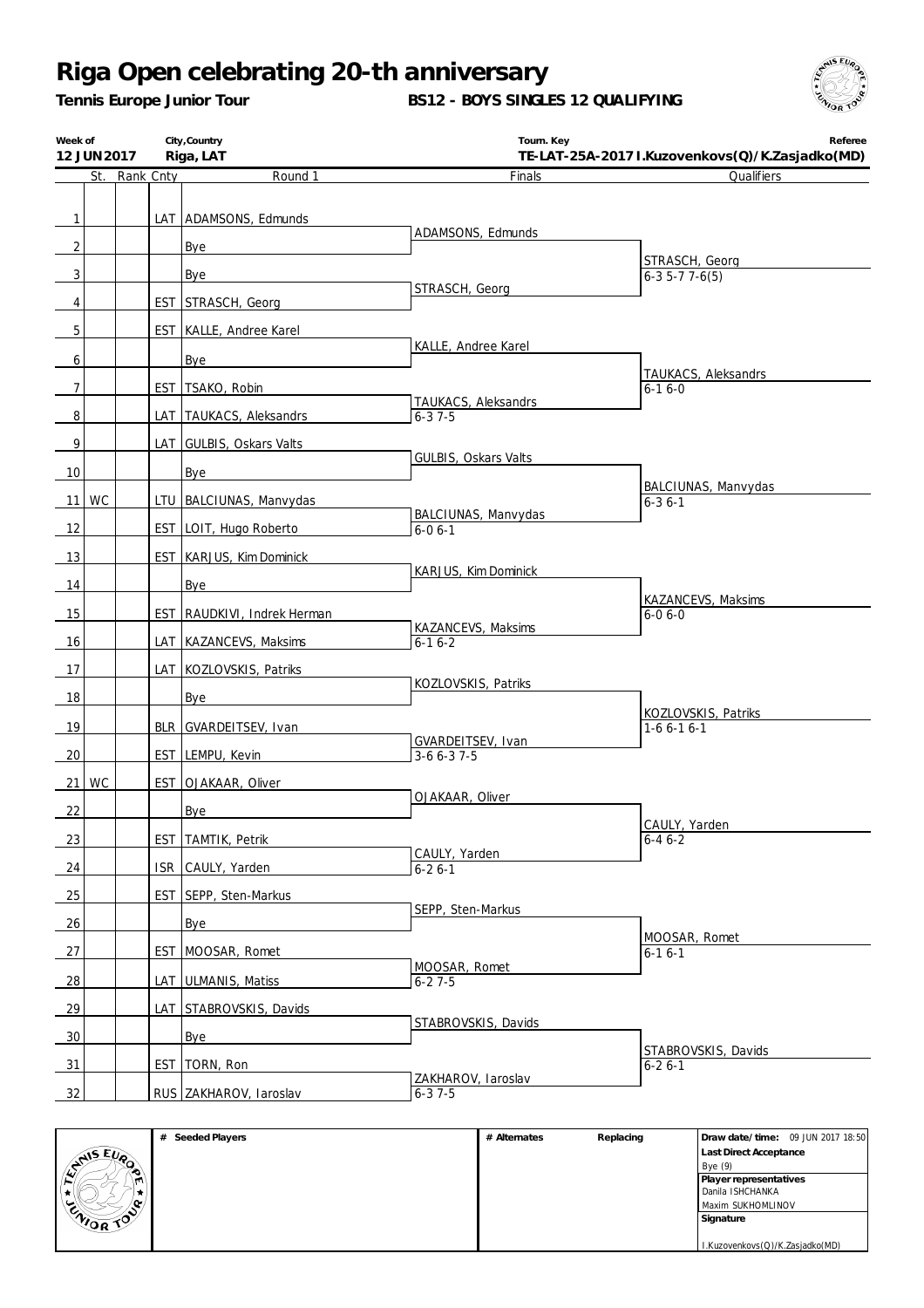*Tennis Europe Junior Tour*

**GS12 - GIRLS SINGLES 12 MAINDRAW**



| Week of        | 12 JUN 2017 |               |            | City, Country<br>Riga, LAT         |                                         | Tourn. Key                              | TE-LAT-25A-2017 I.Kuzovenkovs(Q)/K.Zasjadko(MD) | Referee                                 |
|----------------|-------------|---------------|------------|------------------------------------|-----------------------------------------|-----------------------------------------|-------------------------------------------------|-----------------------------------------|
|                |             | St. Rank Cnty |            | Round 1                            | Round 2                                 | Quarterfinals                           | Semifinals                                      | Final                                   |
| $\mathbf{1}$   |             |               |            | KAZ NUPBAY, Aiya                   | NUPBAY, Aiya                            |                                         |                                                 |                                         |
| $\overline{2}$ |             |               |            | LAT RAGE, Ksenija                  | $6 - 46 - 4$                            | OKOROKOVA, A                            |                                                 |                                         |
| 3              |             |               |            | RUS OKOROKOVA, A                   |                                         | $6 - 36 - 1$                            |                                                 |                                         |
| 4              |             |               | <b>EST</b> | MARTIN, Brit                       | OKOROKOVA, A<br>$6 - 36 - 0$            |                                         |                                                 |                                         |
| 5 <sub>1</sub> | Q           |               |            | LTU   PRANYTE, Emilija             |                                         |                                         | OKOROKOVA, A<br>$6 - 46 - 4$                    |                                         |
| 6              |             |               |            | BLR ZINOUKA, Maryia                | ZINOUKA, Maryia<br>$6 - 06 - 2$         |                                         |                                                 |                                         |
| 7 <sup>1</sup> | WC          |               |            | CAN LINKOVSKI, Victoria            |                                         | ZINOUKA, Maryia<br>$6 - 36 - 2$         |                                                 |                                         |
| 8              |             |               |            | LAT   BAIKOVA, Nikole              | LINKOVSKI, Victoria<br>$6 - 26 - 2$     |                                         |                                                 |                                         |
| 9              |             |               |            | LAT   KARGINA, Valerija Maija      |                                         |                                         |                                                 | KARGINA, Valerija Maija<br>$6 - 06 - 3$ |
| 10             |             |               | <b>EST</b> | PARN, Desire                       | KARGINA, Valerija Maija<br>$6 - 16 - 0$ |                                         |                                                 |                                         |
| 11             |             |               | POL        | WITKOWSKA, Zuzia                   | WITKOWSKA, Zuzia                        | KARGINA, Valerija Maija<br>$6 - 26 - 3$ |                                                 |                                         |
| 12             | Q           |               | LAT        | CERNOVA, Aleksa                    | $6 - 46 - 4$                            |                                         |                                                 |                                         |
| 13             | Q           |               | LAT        | KRANCMANE, Alina                   |                                         |                                         | KARGINA, Valerija Maija<br>$6 - 06 - 0$         |                                         |
| 14             | Q           |               | <b>ISR</b> | SANDOIU SHTEIN, S                  | SANDOIU SHTEIN, S<br>$6 - 26 - 0$       |                                         |                                                 |                                         |
| 15             |             |               |            | LTU LEGACINSKAITE, S               |                                         | SANDOIU SHTEIN, S<br>$6-7(6)$ 6-1 6-4   |                                                 |                                         |
| 16             |             |               |            | GER   MALZER, Kristina             | LEGACINSKAITE, S<br>$6 - 06 - 2$        |                                         |                                                 |                                         |
| 17             |             |               | LAT        | UNGURE ROGOZOVECA, P               |                                         |                                         |                                                 | KARGINA, Valerija Maija<br>$6 - 47 - 5$ |
| 18             |             |               | LTU        | SATAITE, Liepa                     | UNGURE ROGOZOVECA, P<br>W.O.            |                                         |                                                 |                                         |
| 19             |             |               |            | <b>GER NIERMANN, Nele</b>          |                                         | NIERMANN, Nele<br>$6 - 46 - 1$          |                                                 |                                         |
|                | 20 WC       |               | <b>EST</b> | GULL, Grete                        | NIERMANN, Nele<br>$6 - 16 - 0$          |                                         |                                                 |                                         |
| 21             | Q           |               |            | BLR   TSETSERUKOVA, Darya          |                                         |                                         | POPOVA, Maria<br>$6 - 06 - 2$                   |                                         |
| 22             |             |               |            | LAT NIKOLAJEVA, Nikola             | NIKOLAJEVA, Nikola<br>$6 - 46 - 0$      |                                         |                                                 |                                         |
| 23             |             |               |            | CZE BERANOVA, Katerina             |                                         | POPOVA, Maria<br>$6 - 16 - 0$           |                                                 |                                         |
| 24             | WC          |               |            | CAN   POPOVA, Maria                | POPOVA, Maria<br>$6 - 16 - 1$           |                                         |                                                 |                                         |
| 25             | Q           |               |            | LTU GAGILAITE, Andreja             |                                         |                                         |                                                 | TSITAVETS, Hanna<br>$6 - 26 - 2$        |
| 26             | WC          |               |            | RUS   RACHKOVSKAYA, A              | RACHKOVSKAYA, A<br>W.O.                 |                                         |                                                 |                                         |
| 27             |             |               | LAT        | VEVERE, Liva                       |                                         | RACHKOVSKAYA, A<br>$6 - 26 - 1$         |                                                 |                                         |
| $\frac{28}{ }$ | Q           |               | EST        | MANDMA, Victoria Maria 6-3 3-6 6-3 | MANDMA, Victoria Maria                  |                                         | TSITAVETS, Hanna                                |                                         |
| 29             | Q           |               | EST        | NAMNIEKS, Emma                     |                                         |                                         | $6 - 36 - 0$                                    |                                         |
| $\frac{30}{2}$ |             |               | <b>BLR</b> | TSITAVETS, Hanna                   | <b>TSITAVETS, Hanna</b><br>$6 - 16 - 0$ | TSITAVETS, Hanna                        |                                                 |                                         |
| 31             |             |               |            | LAT   APLOKA, Enija Paula          | APLOKA, Enija Paula                     | $6 - 26 - 3$                            |                                                 |                                         |
| 32             |             |               |            | FRA CONDE-VENDRELL, P              | $6 - 36 - 2$                            |                                         |                                                 |                                         |

|          |                  |                |           | www.tenniseurope.org              |
|----------|------------------|----------------|-----------|-----------------------------------|
|          | # Seeded Players | # Lucky Losers | Replacing | Draw date/time: 11 JUN 2017 18:03 |
|          |                  |                |           | Last Direct Acceptance            |
| ENIS EUR |                  |                |           | NUPBAY, Aiya (KAZ)                |
| m        |                  |                |           | Player representatives            |
| 食力       |                  |                |           | Klaudija BUBELYTE                 |
|          |                  |                |           | Amelija MATJUNINA                 |
| ENIOR TO |                  |                |           | Signature                         |
|          |                  |                |           |                                   |
|          |                  |                |           | I.Kuzovenkovs(Q)/K.Zasjadko(MD)   |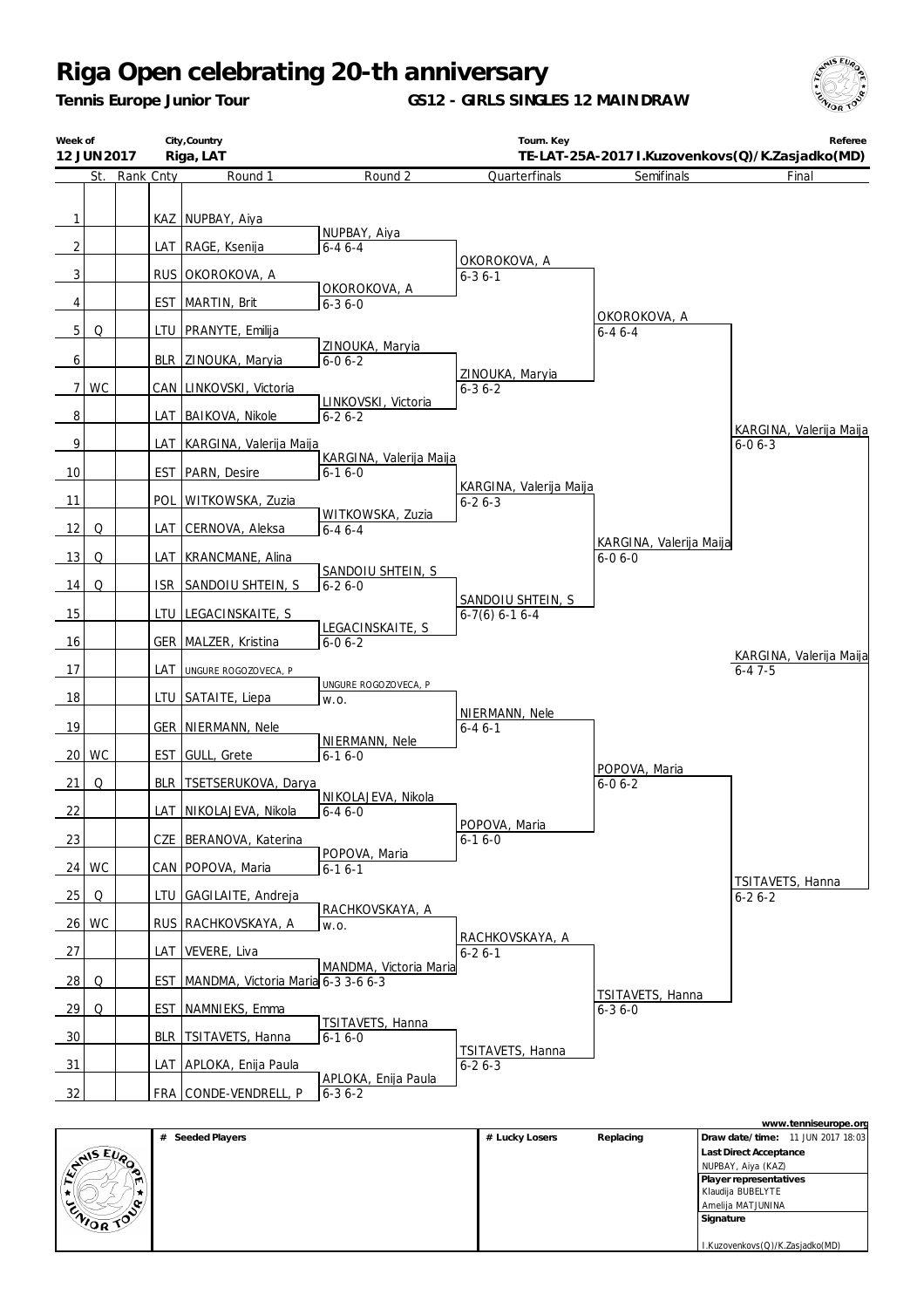*Tennis Europe Junior Tour*

## **GS12 - GIRLS SINGLES 12**



**CONSOLATION CONSOLATION** 

| Week of     | City, Country |            | Tourn, Kev   | Referee                                         |
|-------------|---------------|------------|--------------|-------------------------------------------------|
| 12 JUN 2017 | Riga, LAT     |            |              | TE-LAT-25A-2017 I.Kuzovenkovs(Q)/K.Zasjadko(MD) |
|             | Quarterfinals | Semifinals | <b>Final</b> | Winner                                          |



|           |                  |                |           | www.tenniseurope.org              |
|-----------|------------------|----------------|-----------|-----------------------------------|
|           | # Seeded Players | # Lucky Losers | Replacing | Draw date/time: 11 JUN 2017 18:03 |
|           |                  |                |           | Last Direct Acceptance            |
| CANSEUPO  |                  |                |           | NUPBAY, Aiya (KAZ)                |
| m         |                  |                |           | Player representatives            |
|           |                  |                |           | Klaudija BUBELYTE                 |
|           |                  |                |           | Amelija MATJUNINA                 |
| ENIOR TOP |                  |                |           | Signature                         |
|           |                  |                |           |                                   |
|           |                  |                |           | I.Kuzovenkovs(Q)/K.Zasjadko(MD)   |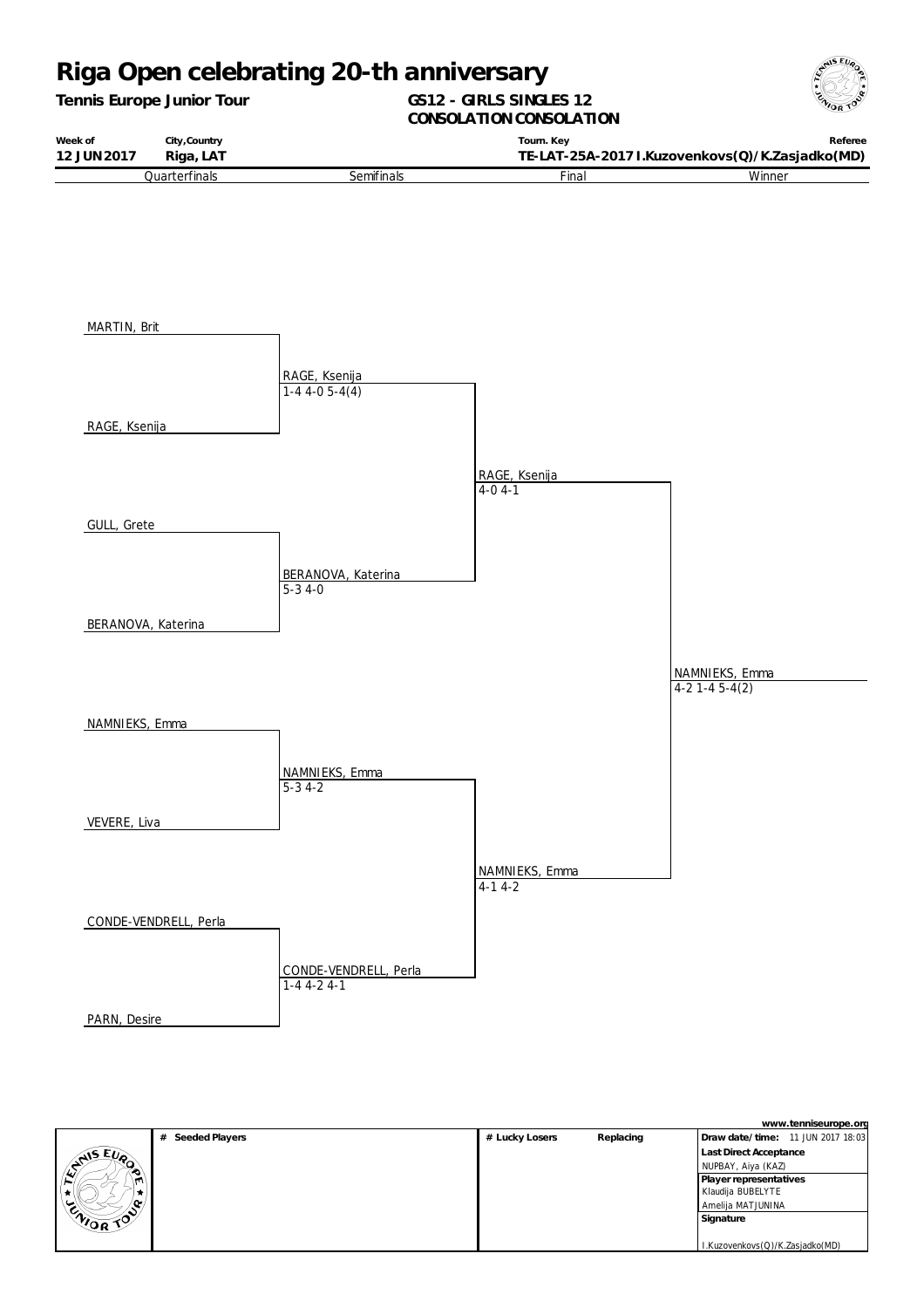*Tennis Europe Junior Tour*

**GS12 - GIRLS SINGLES 12 QUALIFYING**



| Week of<br>12 JUN 2017 |               | City, Country<br>Riga, LAT         | Tourn. Key                                    | Referee<br>TE-LAT-25A-2017 I.Kuzovenkovs(Q)/K.Zasjadko(MD) |
|------------------------|---------------|------------------------------------|-----------------------------------------------|------------------------------------------------------------|
|                        | St. Rank Cnty | Round 1                            | Finals                                        | Qualifiers                                                 |
|                        |               |                                    |                                               |                                                            |
| $\mathbf{1}$           |               | LAT   DENISENKO, Jana              |                                               |                                                            |
| $\overline{c}$         |               | Bye                                | DENISENKO, Jana                               |                                                            |
| 3                      |               | LAT ZELTINA, Beatrise              |                                               | TSETSERUKOVA, Darya<br>$6 - 06 - 0$                        |
| 4                      |               | BLR   TSETSERUKOVA, Darya          | TSETSERUKOVA, Darya<br>$6 - 06 - 0$           |                                                            |
|                        |               |                                    |                                               |                                                            |
| 5                      |               | EST AJA, Birgit                    | AJA, Birgit                                   |                                                            |
| 6                      |               | Bye                                |                                               | GAGILAITE, Andreja                                         |
| 7                      |               | LTU GAGILAITE, Andreja             |                                               | $6 - 16 - 1$                                               |
| 8                      |               | LAT OZOLA, Laura                   | GAGILAITE, Andreja<br>$6 - 06 - 1$            |                                                            |
| 9                      |               | LAT BRUTANE, Elizabete             |                                               |                                                            |
| 10                     |               | Bye                                | <b>BRUTANE, Elizabete</b>                     |                                                            |
|                        |               |                                    |                                               | CERNOVA, Aleksa                                            |
| 11                     |               | RUS VETROVA, Maria                 | CERNOVA, Aleksa                               | $7-6(4) 6-0$                                               |
| 12                     |               | LAT CERNOVA, Aleksa                | $6 - 3$ 3 - 6 $6 - 2$                         |                                                            |
| 13                     |               | LAT BULAVA, Anna                   | BULAVA, Anna                                  |                                                            |
| 14                     |               | Bye                                |                                               |                                                            |
| 15                     |               | LAT BABAICEVA, Jekaterina          |                                               | NAMNIEKS, Emma<br>$6 - 06 - 4$                             |
| 16                     |               | EST NAMNIEKS, Emma                 | NAMNIEKS, Emma<br>$6 - 16 - 0$                |                                                            |
|                        |               |                                    |                                               |                                                            |
| 17                     |               | LAT ZARINA, Sofija                 | ZARINA, Sofija                                |                                                            |
| 18                     |               | Bye                                |                                               | KRANCMANE, Alina                                           |
| 19                     |               | LAT   KRANCMANE, Alina             | KRANCMANE, Alina                              | $6 - 36 - 0$                                               |
| 20                     |               | GER KACER, Anna                    | $6 - 16 - 0$                                  |                                                            |
| 21                     |               | LTU PRANYTE, Emilija               |                                               |                                                            |
| 22                     |               | <b>Bye</b>                         | PRANYTE, Emilija                              |                                                            |
| 23                     |               | LAT SCEBRINA, Aleksandra           |                                               | PRANYTE, Emilija<br>$6 - 46 - 4$                           |
|                        |               |                                    | TOTTRUP, Anna Maria                           |                                                            |
| 24                     |               | EST TOTTRUP, Anna Maria            | $6 - 46 - 0$                                  |                                                            |
| 25                     |               | LAT DENISOVA, Aurelia              | SANDOIU SHTEIN, Stefani                       |                                                            |
| 26                     |               | ISR SANDOIU SHTEIN, Stefani        | $6 - 06 - 1$                                  |                                                            |
| 27                     |               | SWE PETTERSSON, Anastasia          |                                               | SANDOIU SHTEIN, Stefani<br>$6 - 26 - 4$                    |
| 28 WC                  |               | LAT VALEINE, Liva                  | PETTERSSON, Anastasia<br>$6 - 06 - 1$         |                                                            |
| 29                     |               | EST   MANDMA, Victoria Maria       |                                               |                                                            |
| 30                     |               | LAT KOROLOVA, Polina               | MANDMA, Victoria Maria<br>$2 - 6 6 - 2 6 - 2$ |                                                            |
| 31                     |               | BLR KLIMCHUK, Yana                 |                                               | MANDMA, Victoria Maria                                     |
|                        |               |                                    | KLIMCHUK, Yana                                | $6 - 46 - 1$                                               |
| 32                     |               | LAT OKROPIRIDZE, Georgia Elizabeth | $6 - 46 - 3$                                  |                                                            |

|               | Seeded Players<br># | # Alternates | Replacing | Draw date/time: 09 JUN 2017 18:48 |
|---------------|---------------------|--------------|-----------|-----------------------------------|
| <b>ANSEIA</b> |                     |              |           | Last Direct Acceptance            |
| œ             |                     |              |           | Bye $(6)$                         |
| . m           |                     |              |           | Player representatives            |
| ×             |                     |              |           | Danila ISHCHANKA                  |
| l Cu<br>ັ     |                     |              |           | Maxim SUKHOMLINOV                 |
| ENIOR TOP     |                     |              |           | Signature                         |
|               |                     |              |           |                                   |
|               |                     |              |           | I.Kuzovenkovs(Q)/K.Zasjadko(MD)   |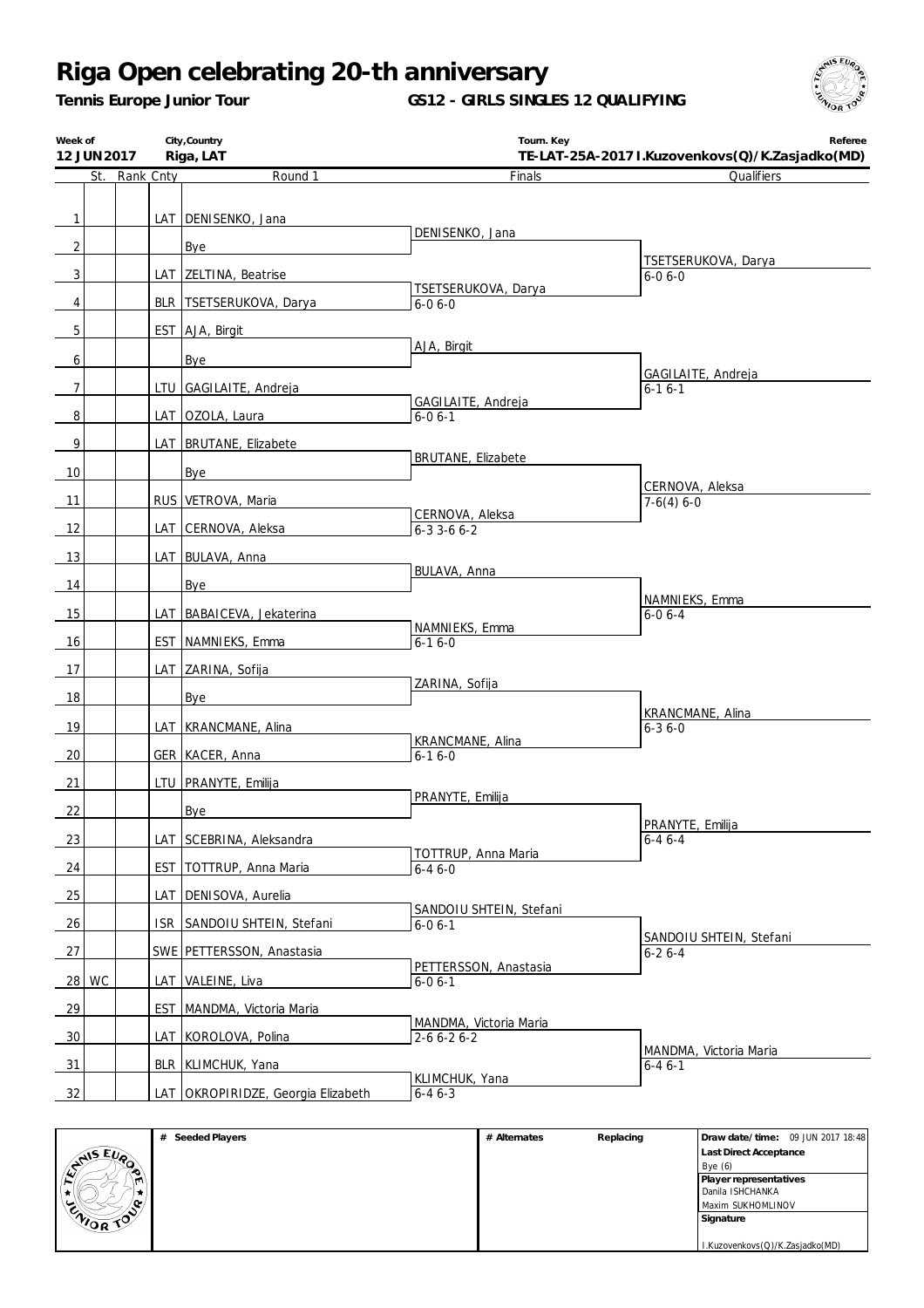*Tennis Europe Junior Tour*

**BD12 - BOYS DOUBLES 12 MAINDRAW**



| Week of<br>12 JUN 2017 |    |               | City, Country<br>Riga, LAT |                                                  |                                                      | Referee<br>TE-LAT-25A-2017 I.Kuzovenkovs(Q)/K.Zasjadko(MD) |                                                     |
|------------------------|----|---------------|----------------------------|--------------------------------------------------|------------------------------------------------------|------------------------------------------------------------|-----------------------------------------------------|
|                        |    | St. Rank Cnty |                            | Round 1                                          | Quarterfinals                                        | Semifinals                                                 | Final                                               |
| 1                      |    |               |                            | DEN UZUNEL, Yakup<br>POL ZGOLA, Goran            | UZUNEL, Yakup<br>ZGOLA, Goran                        |                                                            |                                                     |
| $\overline{2}$         |    |               |                            | Bye                                              |                                                      |                                                            |                                                     |
| 3                      |    |               | <b>ISR</b>                 | FIN   MARTIKAINEN, Otso<br>SHIMANOV, Ofek        | MARTIKAINEN, Otso                                    | MARTIKAINEN, Otso<br>SHIMANOV, Ofek<br>$5-76-1$ [11-9]     |                                                     |
| 4                      |    |               |                            | LAT AUDRINS, Stefans<br>LAT STABROVSKIS, Davids  | SHIMANOV, Ofek<br>$6 - 16 - 4$                       |                                                            | GULBIS, Oskars Valts                                |
| 5                      |    |               |                            | ISR CAULY, Yarden<br>ISR SAMIMYAN, Ido           | CAULY, Yarden                                        |                                                            | SULCS, Krisjanis<br>W.O.                            |
| 6                      |    |               |                            | LAT RANCANS, Roberts<br>LAT TAUKACS, Aleksandrs  | SAMIMYAN, Ido<br>$6-47-6(4)$                         | GULBIS, Oskars Valts                                       |                                                     |
| 7                      |    |               |                            | LAT GULBIS, Oskars Valts<br>LAT SULCS, Krisjanis | <b>GULBIS, Oskars Valts</b>                          | SULCS, Krisjanis<br>W.O.                                   |                                                     |
| 8                      |    |               |                            | EST KOROLJOV, Adrian<br>EST STRASCH, Georg       | SULCS, Krisjanis<br>$6-47-6(4)$                      |                                                            |                                                     |
| 9                      |    |               |                            | EST MOOSAR, Romet<br>EST RAAG, Robert            |                                                      |                                                            | ORLOFF, Philip<br>SIMMEN, Janis Raffael<br>$6-16-1$ |
| 10                     |    |               | <b>EST</b>                 | BLR   FEDOROV, Tikhon<br>KARJUS, Kim Dominick    | MOOSAR, Romet<br>RAAG, Robert<br>$6 - 26 - 4$        | ORLOFF, Philip                                             |                                                     |
| 11                     | WC |               |                            | SUI ORLOFF, Philip<br>SUI SIMMEN, Janis Raffael  | ORLOFF, Philip                                       | SIMMEN, Janis Raffael<br>$7-56-0$                          |                                                     |
| 12                     |    |               |                            | LAT DAMBINS, Gustavs<br>LAT ROLIS, Davis         | SIMMEN, Janis Raffael<br>$2-66-3$ [10-5]             |                                                            |                                                     |
| 13                     |    |               | LAT                        | BLR GVARDEITSEV, Ivan<br>KAZANCEVS, Maksims      |                                                      |                                                            | ORLOFF, Philip<br>SIMMEN, Janis Raffael<br>W.O.     |
| 14                     |    |               |                            | LAT AFANASJEVS, Artjoms<br>LAT TENS, Daniels     | AFANASJEVS, Artjoms<br>TENS, Daniels<br>$6 - 16 - 1$ |                                                            |                                                     |
| 15                     |    |               |                            | <b>Bye</b>                                       |                                                      | AFANASJEVS, Artjoms<br>TENS, Daniels<br>$7-56-1$           |                                                     |
| 16                     |    |               |                            | EST AADAMSOO, Villem<br>EST MOLDER, Markus       | AADAMSOO, Villem<br>MOLDER, Markus                   |                                                            |                                                     |

|                    |                     |              |           | www.tenniseurope.org              |
|--------------------|---------------------|--------------|-----------|-----------------------------------|
|                    | Seeded Players<br># | # Alternates | Replacing | Draw date/time: 12 JUN 2017 15:22 |
| $E_{\nu_{\alpha}}$ |                     |              |           | <b>Last Direct Acceptance</b>     |
| <b>SAIS</b>        |                     |              |           | All in                            |
|                    |                     |              |           | Player representatives            |
|                    |                     |              |           | Yarden CAULY                      |
|                    |                     |              |           | Ido SAMIMYAN                      |
| ENIOR TOP          |                     |              |           | Signature                         |
|                    |                     |              |           |                                   |
|                    |                     |              |           | I.Kuzovenkovs(Q)/K.Zasjadko(MD)   |